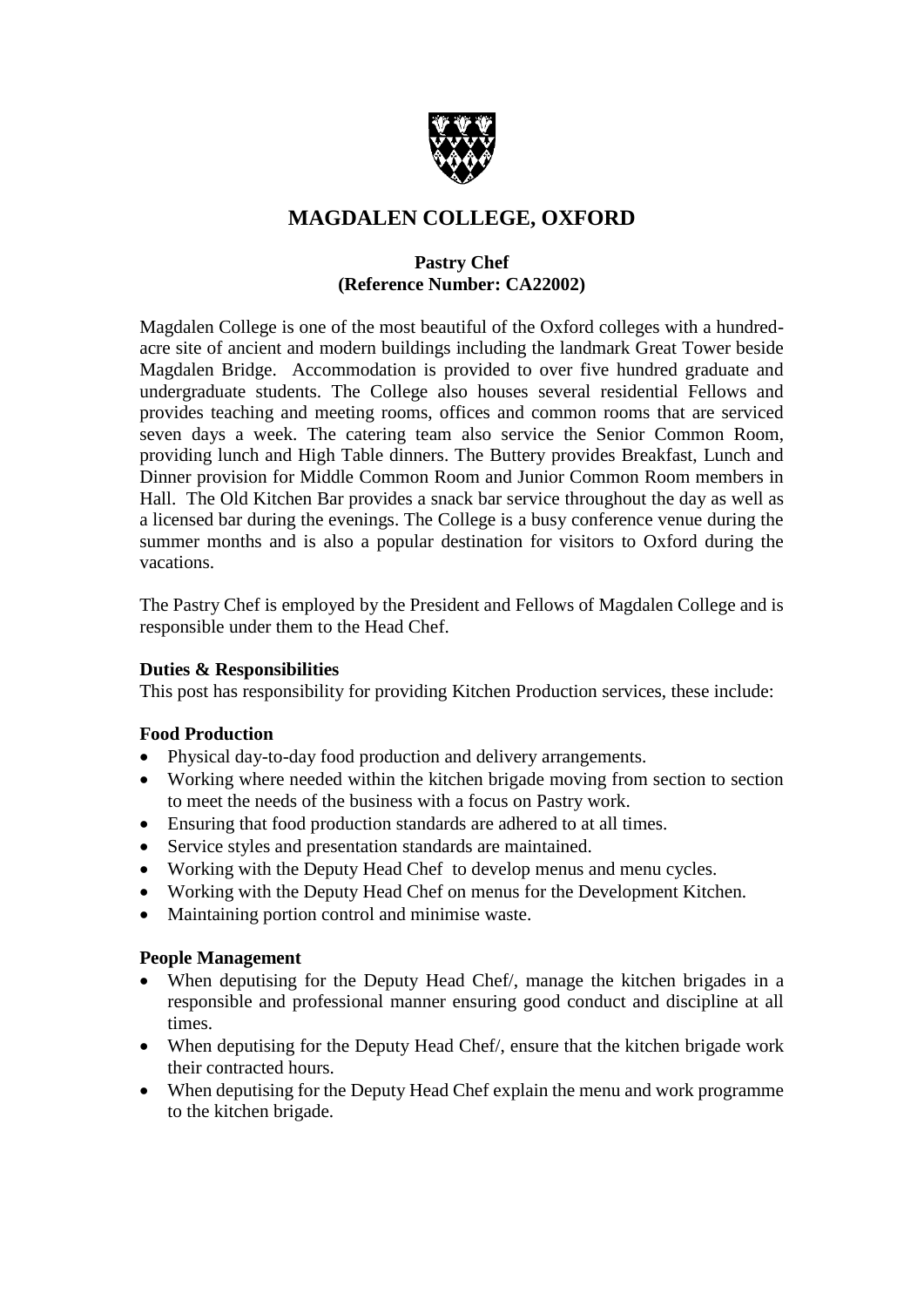## **Professional Obligations**

- Conducting them self in a way befitting their position in the college.
- Working with the Head Chef and other heads of department to uphold the standards and principles of the Catering Department and the College as a whole.
- Deputising for the Deputy Head Chef in accordance with the kitchen rota, during holidays, sickness and when and where required.
- Consulting with the Head Chef, Deputy Head Chef, and other Heads of Department as necessary to ensure coordinated planning as required to meet the needs of the Catering Department.
- Deputising when required in other areas of the Catering Department.
- That all work is carried out in a timely, dedicated and responsible manner.
- Being pro-active in the management of change and operational development.
- Producing food products for the Buttery, Old Kitchen Bar, SCR and or any other areas of the college that may need provisions from time to time
- Working with the Deputy Head Chef to ensure food production meets the various food cost targets as agreed.
- Administrate all paper work and or electronically systems that may be required by the department in a diligent and professional manner.

## **Administration**

- Ensuring that invoices/delivery/stock taking notes are processed in an accurate and timely manner.
- Ensuring that the prescribed portion control and production volumes are adhered to at all times.
- Maintaining food production sheets.
- Completing operational paperwork in an accurate and timely manner.
- Providing guidance and training to part time and agency labour when and were required.

## **Health and Safety**

- That the kitchen and associated area are kept clean and tidy at all times.
- Adherence to Health and Safety legislation and Food Hygiene standards.
- Upholding hygiene standards of the kitchen staff, agency labour and delivery personnel.
- Monitoring and reporting on the legislative requirements for delivery vehicles, equipment and personnel.
- Maintaining and updating food standards, documentation and work practises.

#### **Personal Specification**

This jobholder should demonstrate the following attributes:

- Experience of Pastry work
- Experience of working in a busy kitchen
- Experience of food production and preparation
- Commercially aware
- Reliable; an excellent timekeeper and good standards of personal presentation (including personal hygiene and standards of dress)
- Good interpersonal and communication skills, being "Team Player"
- Professional attitude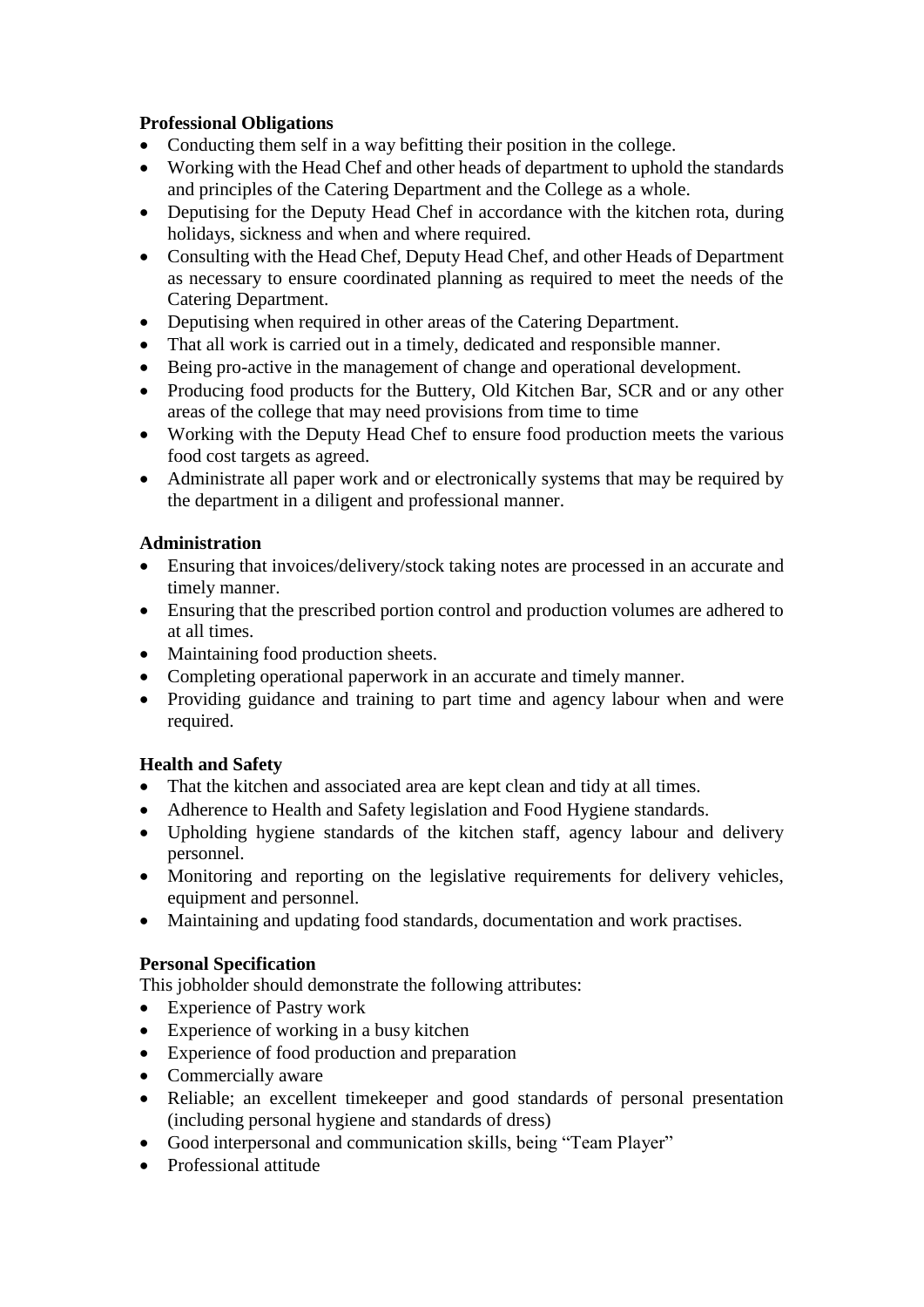The above list of duties and responsibilities is not exhaustive and you may be required to carry out alternative tasks as instructed by your Supervisor to ensure the department can operate an efficient service at all times.

#### **Hours of Work**

The hours of work will be 83.5 hours per fortnight on a two week roster with some split shifts to include every other weekend. You may be required to work overtime to cover sickness and holiday.

#### **Salary**

The salary for this role will be between £30,000 and £32,000 depending on skills and experience.

#### **Benefits**

- Membership of contributory pension scheme.
- 25 days holiday per year.
- Free lunch may be provided.
- Car parking may be available.
- Use of sports facilities.
- Optional contributory Healthcare Scheme.
- Bus pass purchase scheme.
- Cycle to Work Scheme.

The College provides for maternity leave on a basis that exceeds the statutory provisions. This is a day one entitlement and there is no qualifying period, women are eligible for 26 weeks' maternity leave on full pay, followed by 13 weeks of leave on Statutory Maternity Pay (SMP) and 13 weeks of unpaid maternity leave. Arrangements for Adoption Leave, Shared Parental Leave, and Paternity Leave. Magdalen College has a priority claim in the University nurseries.

#### **The College particularly welcomes applications from Black, Asian, and Minority Ethnic Candidates**

#### **Applications**

Please complete the College application form and send it, together with the recruitment monitoring form, (both of which can be found on our website at http://www.magd.ox.ac.uk/job-vacancies/) to Human Resources Assistant, Magdalen College, Oxford, OX1 4AU or human.resources@magd.ox.ac.uk. If you do not wish the College to contact your referees at this stage please make this clear in your application. The closing date for receipt of applications is 12 noon on Friday 20 May 2022.

As part of the interview process you may be required to undertake a work trial in the College kitchens.

#### **Data protection**

All data supplied by applicants will be used only for the purposes of determining their suitability for the post and will be held in accordance with the principles of the Data